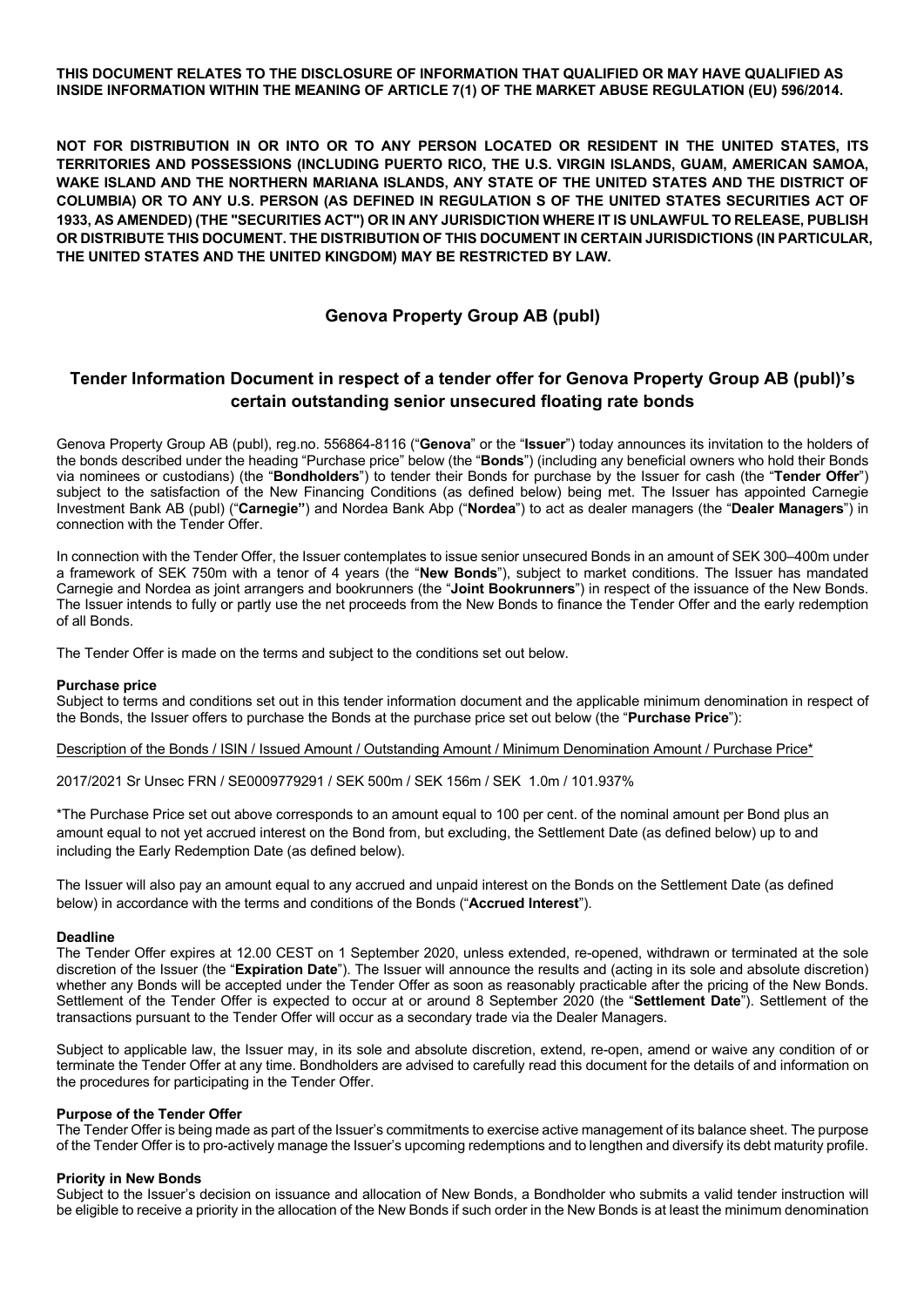of the New Bonds being SEK 1.25m and thereafter integral multiples of SEK 1.25m provided that the Bondholder is an eligible buyer of the New Bonds given the target market for the New Bonds in accordance with Directive 2014/65/EU (MiFID II) and the applicable selling restrictions. Such priority in allocation will match in size the nominal volume submitted and accepted for tender, subject to eligibility with the minimum denomination requirements of the New Bonds. Bondholders tendering the minimum denomination of the Bonds of SEK 1.0m, will be eligible to receive priority allocation of the new minimum denomination in the New Bonds of SEK 1.25m. However, where the amount submitted for tender is (i) above SEK 1,25m and (ii) not an integral multiple of the minimum denomination of the New Bonds being SEK 1.25m, the priority in the New Bonds will be scaled down to the nearest multiple of SEK 1.25m. Any scaling made by the Issuer is binding on all Bondholders who validly tendered their Bonds.

## **New Financing Conditions**

The Issuer's acceptance of Bonds validly tendered for purchase pursuant to the Tender Offer is conditional upon, in the absolute and sole discretion and determination of the Issuer, (i) the terms and conditions of the New Bonds being satisfactory to the Issuer, including, but not limited to, as to the price and volume of the New Bonds and (ii) the successful outcome of the issuance of New Bonds (including the receipt of funds by the Issuer), which will enable the Issuer to finance the Purchase Price the Accrued Interest of the total amount of Bonds validly tendered and accepted for purchase pursuant to the Tender Offer (together "**New Financing Conditions**").

For the avoidance of doubt, the Issuer is not under any obligation to accept any tender of Bonds for purchase pursuant to the Tender Offer. Any tender of Bonds for purchase may be rejected by the Issuer for any reason, and the Issuer is not under any obligation to Bondholders to furnish any reason or justification for refusing to accept a tender of Bonds for purchase.

In the event of any scaling in the acceptance of Bonds to be purchased, the Issuer will firstly accept either all or none of the tender instructions of Bonds submitted at the Minimum Denomination of the respective Bonds and secondly all other tender instructions of Bonds with a total nominal size above the Minimum Denomination. The acceptance of tender instructions of Bonds will be rounded to a multiple of SEK 1.25m and any scaling made by the Issuer is binding on all Bondholders who validly tendered their Bonds.

The Issuer's acceptance of Bonds validly tendered in accordance with the terms and conditions of the Tender Offer will be irrevocable, but always subject to the satisfaction of the New Financing Conditions.

#### **Early redemption of the Bonds**

Conditional upon the consummation of a successful issue of the New Bonds and the Tender Offer, the Issuer will make an early redemption of all outstanding Bonds in accordance with the terms and conditions of the Bonds. The early redemption date will be 7 January 2021 (the "**Early Redemption Date**") and the Bonds will be redeemed at 100 per cent. of the nominal amount (*i.e.*, SEK 1m per Bond) together with any accrued and unpaid interest.

#### **Restrictions: No offer or sale of New Bonds**

This document does not constitute an offer or a sale of the New Bonds. The New Bonds are not being, and will not be, offered or sold in the United States. Nothing in this document constitutes an offer to sell or the solicitation of an offer to buy the New Bonds in the United States or any other jurisdiction. Securities may not be offered, sold or delivered in the United States absent registration under, or an exemption from the registration requirements of, the Securities Act. The New Bonds have not been, and will not be, registered under the Securities Act or the securities laws of any state or other jurisdiction of the United States and may not be offered, sold or delivered, directly or indirectly, within the United States or to, or for the account or benefit of, U.S. persons (as defined in Regulation S under the Securities Act). Investors who wish to buy New Bonds should contact their sales contact at the relevant Dealer Manager to obtain all relevant documentation.

## **Participation**

Bondholders can only participate in the Tender Offer by submitting a valid tender instruction. Only Bondholders who are clients of, and can execute a secondary trade upon settlement with, Carnegie or Nordea with all required know your customer (KYC) and similar documentation in place to the satisfaction of such Dealer Manager may participate in this Tender Offer and Bondholders must contact any of the Dealer Managers to receive an application form that includes the details of how to participate in the Tender Offer. Tender instructions given via the application form are irrevocable by the Bondholders, except for in the limited circumstances described in the application form.

Bondholders should consult their own tax, accounting, financial and legal advisers regarding the suitability to themselves of the tax, accounting, financial, legal and regulatory consequences of participating in the Tender Offer.

Bondholders who do not participate in the Tender Offer, or whose Bonds are not accepted for purchase by the Issuer, will continue to hold their Bonds subject to the terms and conditions of the Bonds.

To obtain an application form and participate in the Tender Offer please contact any of the Dealer Managers at the details below.

#### **Placing fee**

The Joint Bookrunners will be paid a fee by the Issuer in respect of the placement of the transaction relating to the New Bonds.

## **CONTACT INFORMATION**

## **Dealer Managers**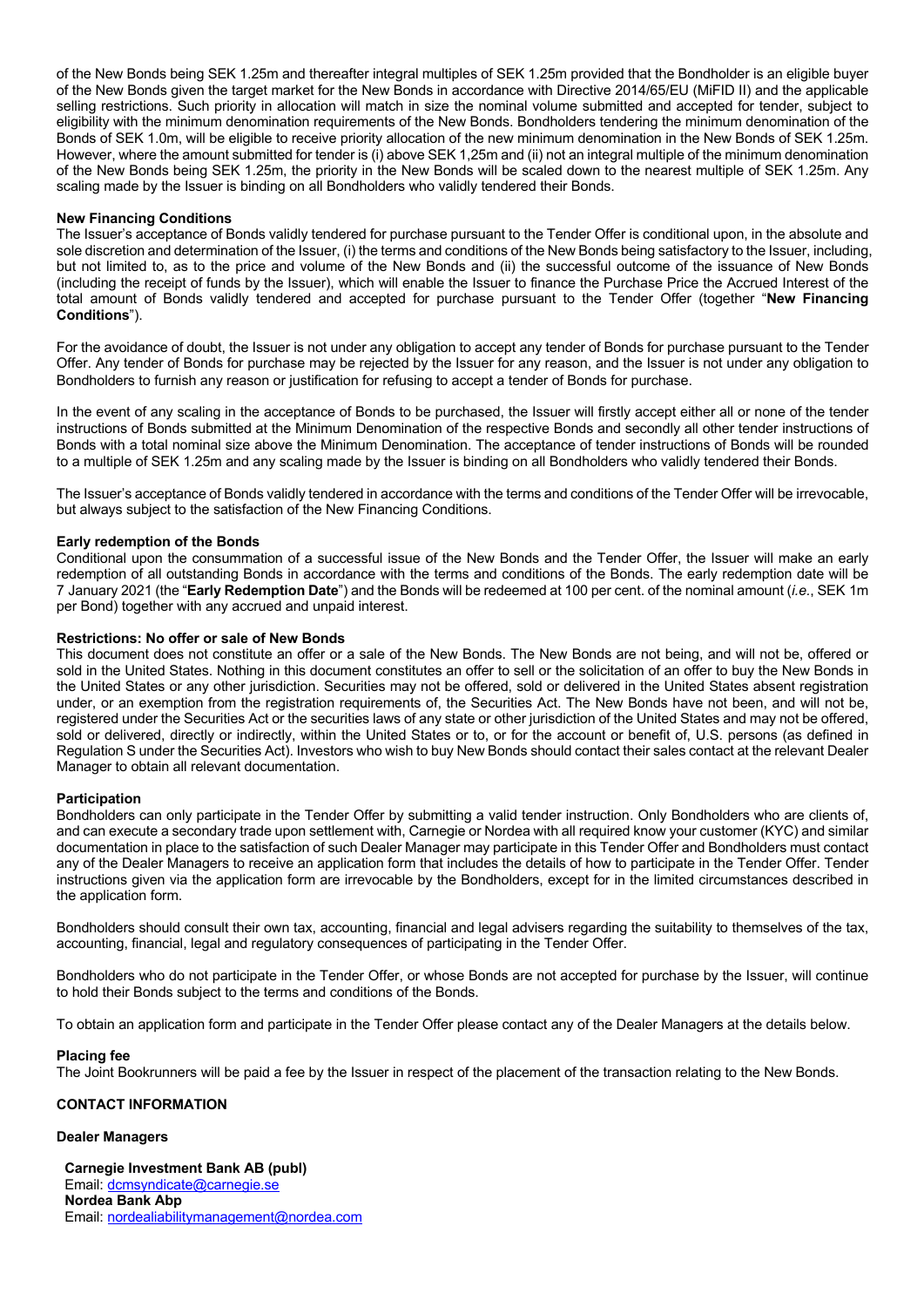## **The Issuer**

**Genova Property Group AB (publ)**

CEO, Michael Moschewitz, +46 70- 713 69 39, michael.moschewitz@genova.se

**This document is released by the Issuer and contains information that qualified or may have qualified as inside information for the purposes of Article 7 of the Market Abuse Regulation (EU) 596/2014 (MAR), encompassing information relating to the Tender Offer described above. For the purposes of MAR and Article 2 of Commission Implementing Regulation (EU) 2016/1055, this document is released, on behalf of the Issuer by the contact persons set out above, at 8:15 CEST on 24 August 2020.**